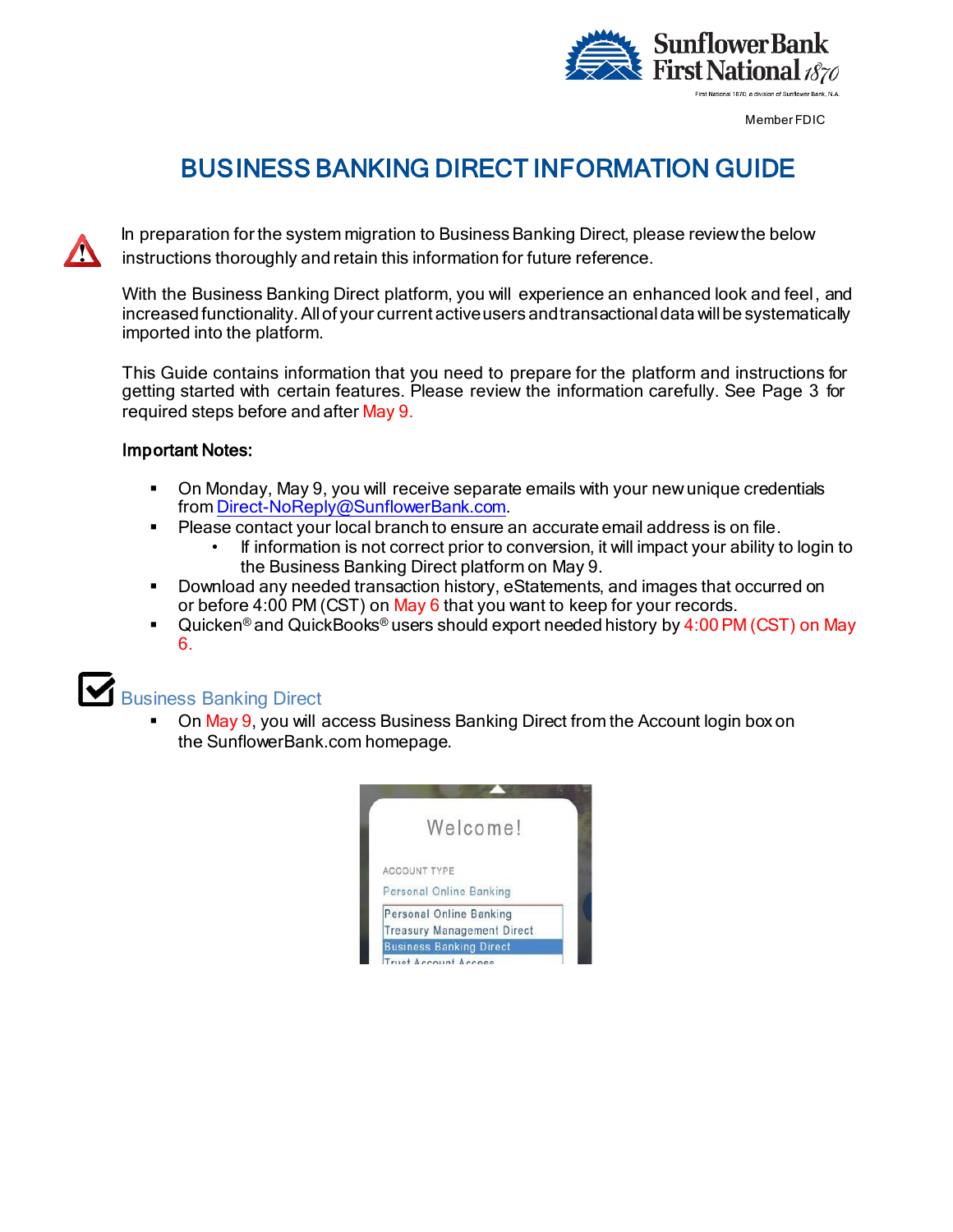

Member FDIC



- In Business Banking Direct, Bill Pay is accessed by expanding the left hand menu bar and selecting "Payments"  $\rightarrow$  "Make a Payment"  $\rightarrow$  "3-5 Business Days Stand Bill Pay".
- The first time you access Bill Pay, review your Bill Pay list to verify that your primary funding account, payees, and payments converted correctly.





- The first time you access eStatements in Business Banking Direct, you will be prompted to verify that you can view PDF documents, provide your email address for notifications, and accept Terms and Conditions.
- **In Business Banking Direct, eStatements can be accessed by expanding the left** hand menu bar and selecting "eStatements".

| <b>E</b> Accounts            |  |
|------------------------------|--|
| $\rightarrow$ Transfers      |  |
| $\blacksquare$ Payments<br>↘ |  |
| \$ Mobile Deposits           |  |
| Stop Checks                  |  |
| eStatements                  |  |